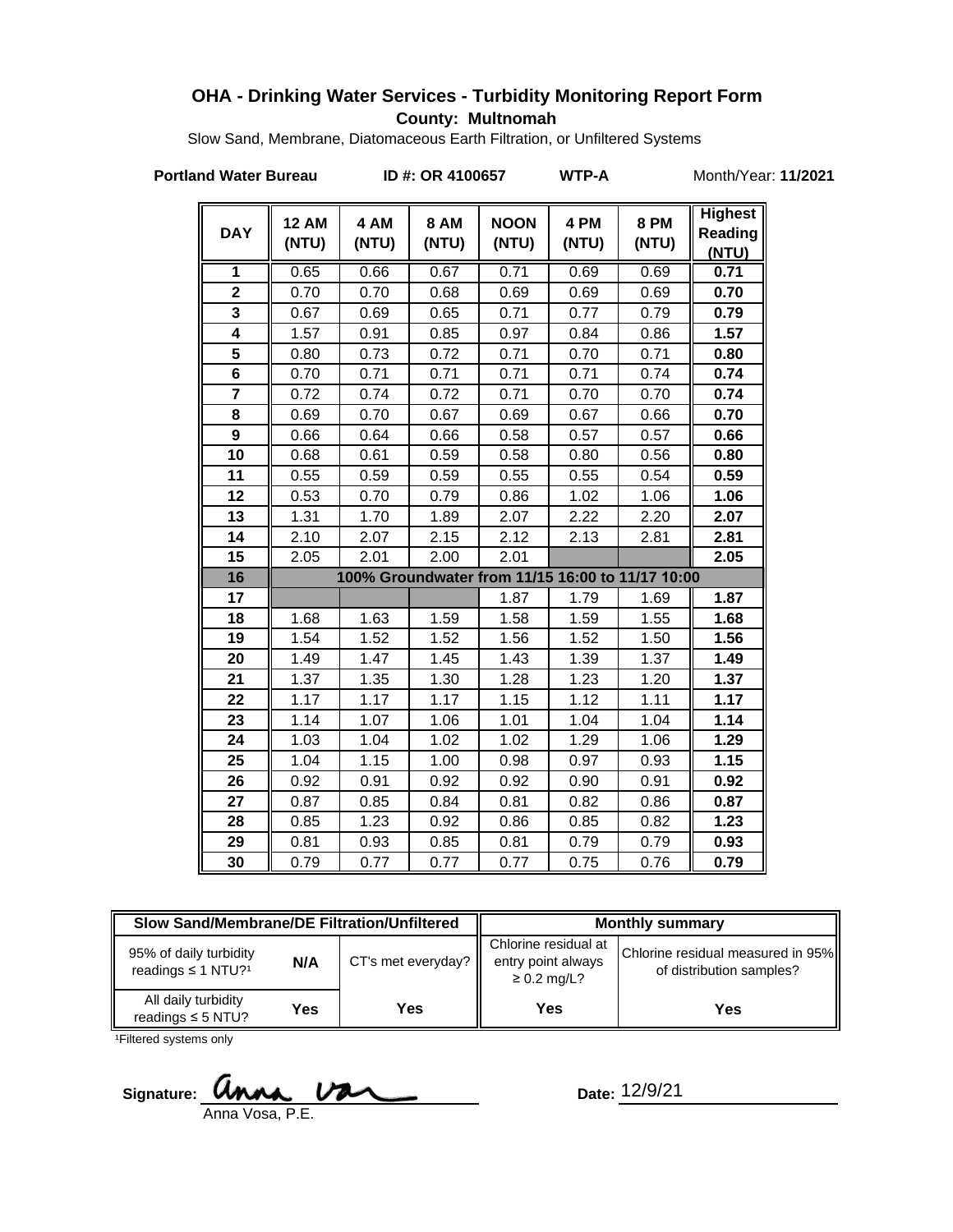## **OHA - Drinking Water Services**

#### **Surface Water Quality Data Conduit 2**

Portland Water Bureau **ID#: OR 4100657** WTP-A Month/Year: 11/2021

| Date /<br><b>Time</b> | Peak<br><b>Hourly</b><br><b>Flow</b> | <b>Minimum</b><br><b>Hourly</b><br><b>Average Free</b><br>Chlorine (C) | Contact   <br>Time $(T)$ | <b>Actual</b><br><b>CT</b> | <b>Temp</b>                               | pH   | Req'd<br><b>CT</b> | CT Met?        | <b>Min. Hourly</b><br><b>Average Total</b><br><b>Chlorine at</b><br><b>First User</b> |
|-----------------------|--------------------------------------|------------------------------------------------------------------------|--------------------------|----------------------------|-------------------------------------------|------|--------------------|----------------|---------------------------------------------------------------------------------------|
|                       | <b>MGD</b>                           | ppm or mg/L                                                            | min.                     | $C \times T$               | $^{\circ}$ C                              |      | <b>Tables</b>      | Y/N            | ppm or mg/L                                                                           |
| 1/18                  | 25.47                                | 2.54                                                                   | 270.3                    | 687.5                      | 11.9                                      | 6.71 | 106.2              | Y              | 2.49                                                                                  |
| 2/18                  | 25.37                                | 2.50                                                                   | 271.5                    | 678.5                      | 11.7                                      | 6.69 | 100.8              | $\overline{Y}$ | 2.46                                                                                  |
| 3/21                  | 25.88                                | 2.49                                                                   | 265.9                    | 663.3                      | 11.7                                      | 6.69 | 101.1              | Y              | 2.43                                                                                  |
| 4/11                  | 26.14                                | 2.47                                                                   | 259.9                    | 642.0                      | 11.5                                      | 6.74 | 105.0              | $\overline{Y}$ | 2.42                                                                                  |
| 5/1                   | 25.36                                | 2.48                                                                   | 276.1                    | 685.5                      | 11.4                                      | 6.71 | 102.5              | $\overline{Y}$ | 2.44                                                                                  |
| 6/20                  | 23.72                                | 2.47                                                                   | 288.8                    | 713.7                      | 10.9                                      | 6.65 | 108.5              | $\overline{Y}$ | 2.22                                                                                  |
| 7/5                   | 23.70                                | 2.50                                                                   | 288.9                    | 722.5                      | 10.9                                      | 6.64 | 114.7              | $\overline{Y}$ | 2.44                                                                                  |
| 8/12                  | 34.63                                | 2.53                                                                   | 202.8                    | 512.1                      | 10.6                                      | 6.64 | 112.6              | Y              | 2.25                                                                                  |
| 9/6                   | 22.45                                | 2.51                                                                   | 302.9                    | 760.2                      | 10.5                                      | 6.66 | $\overline{1}14.7$ | $\overline{Y}$ | 2.38                                                                                  |
| 10/20                 | 23.76                                | 2.45                                                                   | 289.4                    | 708.8                      | 9.8                                       | 6.63 | 116.5              | Y              | 2.36                                                                                  |
| 11/8                  | 24.51                                | 2.49                                                                   | 281.7                    | 702.2                      | 9.7                                       | 6.58 | 111.8              | Y              | 2.40                                                                                  |
| 12/13                 | 24.62                                | 2.37                                                                   | 280.3                    | 664.3                      | 9.3                                       | 6.54 | 110.3              | $\overline{Y}$ | 2.36                                                                                  |
| 13/7                  | 24.68                                | 2.46                                                                   | 280.0                    | 689.8                      | 9.2                                       | 6.43 | 107.4              | Y              | 2.36                                                                                  |
| 14/5                  | 24.69                                | 2.48                                                                   | 279.8                    | 695.2                      | 9.1                                       | 6.31 | 101.6              | $\overline{Y}$ | 2.39                                                                                  |
| 15/10                 | 24.65                                | 1.55                                                                   | 280.0                    | 434.0                      | 9.3                                       | 6.26 | 93.8               | $\overline{Y}$ | 1.98                                                                                  |
| 16                    |                                      |                                                                        |                          |                            | 100% Groundwater, No Surface Water in Use |      |                    |                |                                                                                       |
| 17/15                 | 24.04                                | 0.43                                                                   | 280.2                    | 120.5                      | 9.2                                       | 6.15 | 81.0               | Υ              | 0.43                                                                                  |
| 18/5                  | 21.05                                | 2.53                                                                   | 312.8                    | 792.1                      | 9.0                                       | 6.26 | 104.6              | Y              | 2.47                                                                                  |
| 19/18                 | 22.15                                | 2.53                                                                   | 302.9                    | 767.3                      | 8.7                                       | 6.27 | 111.9              | Y              | 2.46                                                                                  |
| 20/6                  | 21.85                                | 2.52                                                                   | 306.4                    | 771.3                      | 8.6                                       | 6.26 | 112.5              | $\overline{Y}$ | 2.44                                                                                  |
| 21/9                  | 21.58                                | 2.55                                                                   | 310.9                    | 793.4                      | 8.5                                       | 6.23 | 109.1              | Y              | 2.46                                                                                  |
| 22/14                 | 20.78                                | 2.51                                                                   | 321.5                    | 806.3                      | 8.4                                       | 6.27 | 113.1              | $\overline{Y}$ | 2.48                                                                                  |
| 23/19                 | 21.22                                | 2.54                                                                   | 315.7                    | 803.2                      | 8.2                                       | 6.27 | 111.2              | Ÿ              | 2.50                                                                                  |
| 24/6                  | 21.24                                | 2.55                                                                   | 315.5                    | 805.1                      | 8.2                                       | 6.27 | 110.6              | $\overline{Y}$ | 2.49                                                                                  |
| 25/5                  | 20.93                                | 2.56                                                                   | 319.0                    | 816.3                      | 8.2                                       | 6.26 | 109.9              | $\overline{Y}$ | 2.48                                                                                  |
| 26 / 19               | 21.56                                | 2.49                                                                   | 310.7                    | 773.7                      | 8.0                                       | 6.30 | 114.5              | Υ              | 2.43                                                                                  |
| 27/20                 | 21.99                                | 2.52                                                                   | 303.6                    | 764.1                      | 7.9                                       | 6.29 | 120.3              | $\overline{Y}$ | 2.44                                                                                  |
| 28 / 17               | 22.21                                | 2.48                                                                   | 301.9                    | 749.8                      | 7.9                                       | 6.31 | 115.6              | Υ              | 2.32                                                                                  |
| 29 / 17               | 22.12                                | 2.60                                                                   | 302.5                    | 786.0                      | 8.0                                       | 6.30 | 115.1              | Y              | 2.46                                                                                  |
| 30/8                  | 22.14                                | 2.53                                                                   | 302.6                    | 766.6                      | 8.0                                       | 6.30 | 119.6              | $\overline{Y}$ | 2.49                                                                                  |

#### **Notes for Conduit 2 (C2):**

November 1 to 30, 2021: Conduit 2 out of service from Headworks to Hudsons Intertie; Conduit 4 feeding Conduit 2 at Hudsons Intertie, Conduit 2 in service from Hudsons through Lusted and on to town (except between 11/15 16:00 and 11/17 13:00 during which groundwater was in use and no flow from Conduit 2 was provided).

Signature: **WINAL VALL** 2004

Date: 12/9/21

Anna Vosa, P.E., Water Quality Engineer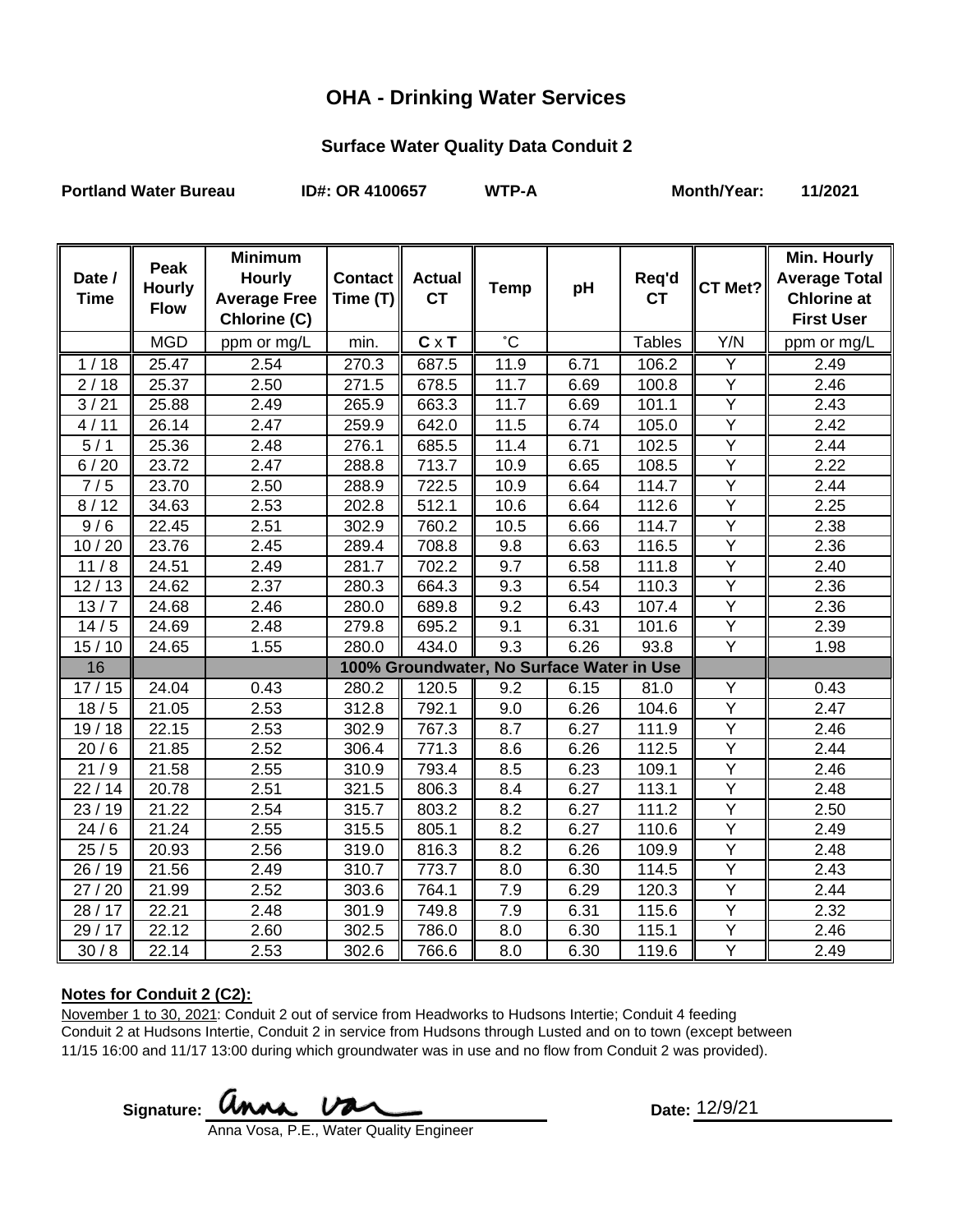### **OHA - Drinking Water Services**

## **Surface Water Quality Data Conduit 3**

Portland Water Bureau **ID#: OR 4100657** WTP-A Month/Year: 11/2021

| Date /      | Peak<br><b>Hourly</b> | <b>Minimum</b><br><b>Hourly</b>     | <b>Contact</b> | <b>Actual</b> | <b>Temp</b>                               | pH   | Req'd         | CT Met?        | Min. Hourly<br><b>Average Total</b>     |
|-------------|-----------------------|-------------------------------------|----------------|---------------|-------------------------------------------|------|---------------|----------------|-----------------------------------------|
| <b>Time</b> | <b>Flow</b>           | <b>Average Free</b><br>Chlorine (C) | Time (T)       | <b>CT</b>     |                                           |      | <b>CT</b>     |                | <b>Chlorine at</b><br><b>First User</b> |
|             | <b>MGD</b>            | ppm or mg/L                         | min.           | $C \times T$  | $^{\circ}C$                               |      | <b>Tables</b> | Y/N            | ppm or mg/L                             |
| 1/0         | 35.49                 | 2.47                                | 276.7          | 683.1         | 11.9                                      | 6.69 | 102.9         | Y              | 2.40                                    |
| 2/2         | 25.29                 | 2.43                                | 387.9          | 942.0         | 11.7                                      | 6.69 | 105.6         | $\overline{Y}$ | 2.40                                    |
| 3/22        | 31.84                 | 2.46                                | 308.1          | 759.1         | 11.7                                      | 6.68 | 102.9         | Y              | 2.48                                    |
| 4/8         | 31.98                 | 2.44                                | 302.7          | 738.6         | 11.5                                      | 6.73 | 106.8         | $\overline{Y}$ | $\overline{2.37}$                       |
| 5/0         | 28.44                 | 2.48                                | 344.8          | 855.4         | 11.4                                      | 6.71 | 102.7         | Y              | 2.41                                    |
| 6/6         | 28.43                 | 2.46                                | 345.3          | 848.2         | 10.9                                      | 6.67 | 110.4         | $\overline{Y}$ | 2.39                                    |
| 7/23        | 28.44                 | 2.49                                | 344.9          | 858.8         | 10.9                                      | 6.65 | 107.2         | Ÿ              | 2.41                                    |
| 8/23        | 35.90                 | 0.91                                | 273.5          | 247.7         | 10.6                                      | 6.67 | 98.8          | $\overline{Y}$ | 0.71                                    |
| 9/23        | 36.34                 | 2.54                                | 270.3          | 686.1         | 10.5                                      | 6.64 | 111.5         | $\overline{Y}$ | 2.46                                    |
| 10/23       | 37.85                 | 2.47                                | 259.8          | 641.6         | 9.8                                       | 6.61 | 113.8         | Y              | 2.41                                    |
| 11<br>/7    | 38.78                 | 2.33                                | 253.4          | 591.4         | 9.7                                       | 6.61 | 115.5         | $\overline{Y}$ | 2.32                                    |
| 12/4        | 32.80                 | 2.40                                | 299.5          | 717.9         | 9.3                                       | 6.59 | 110.9         | Y              | 2.27                                    |
| 13/20       | 28.23                 | 2.41                                | 347.8          | 836.9         | 9.2                                       | 6.34 | 108.1         | $\overline{Y}$ | 2.29                                    |
| 14/1        | 28.22                 | 2.49                                | 347.3          | 865.6         | 9.1                                       | 6.32 | 101.5         | Y              | 2.36                                    |
| 15/9        | 28.25                 | 2.55                                | 347.5          | 887.6         | 9.3                                       | 6.27 | 103.3         | Y              | 2.10                                    |
| 16          |                       |                                     |                |               | 100% Groundwater, No Surface Water in Use |      |               |                |                                         |
| 17/12       | 34.69                 | 1.56                                | 282.6          | 440.3         | 9.2                                       | 6.01 | 84.7          | Υ              | 0.54                                    |
| 18/5        | 34.90                 | 2.45                                | 281.6          | 690.7         | 9.0                                       | 6.20 | 99.2          | Y              | 2.47                                    |
| 19/19       | 36.41                 | 2.48                                | 269.8          | 669.2         | 8.7                                       | 6.19 | 104.9         | Y              | 2.47                                    |
| 20/0        | 36.02                 | 2.44                                | 272.9          | 666.7         | 8.6                                       | 6.18 | 106.6         | $\overline{Y}$ | 2.43                                    |
| 21/0        | 35.57                 | 2.51                                | 276.4          | 694.3         | 8.5                                       | 6.22 | 111.2         | $\overline{Y}$ | 2.48                                    |
| 22/22       | 34.49                 | 2.49                                | 284.8          | 708.5         | 8.4                                       | 6.28 | 107.2         | Y              | 2.43                                    |
| 23/17       | 35.03                 | 2.52                                | 280.4          | 707.7         | 8.2                                       | 6.28 | 112.8         | $\overline{Y}$ | $\overline{2.45}$                       |
| 24/23       | 39.95                 | 2.51                                | 246.0          | 618.4         | 8.2                                       | 6.30 | 114.1         | $\overline{Y}$ | 2.40                                    |
| 25/0        | 39.85                 | 2.52                                | 247.1          | 623.5         | 8.2                                       | 6.31 | 113.6         | Ÿ              | 2.39                                    |
| 26/14       | 40.75                 | 2.48                                | 241.4          | 598.3         | 8.0                                       | 6.31 | 115.7         | Υ              | 2.34                                    |
| 27/23       | 35.92                 | 2.42                                | 273.7          | 663.4         | 7.9                                       | 6.32 | 119.5         | Y              | 2.38                                    |
| 28/0        | 35.93                 | 2.39                                | 273.4          | 653.7         | 7.9                                       | 6.32 | 114.3         | Y              | 2.32                                    |
| 29/18       | 31.27                 | 2.48                                | 313.9          | 778.6         | 8.0                                       | 6.33 | 116.3         | Ÿ              | 2.39                                    |
| 30/7        | 31.30                 | 2.45                                | 313.9          | 769.1         | 8.0                                       | 6.31 | 117.4         | $\overline{Y}$ | 2.39                                    |

#### **Notes for Conduit 3 (C3):**

November 1 to 30, 2021: Conduit 3 in service from Headworks through Lusted and on to town (except between 11/15 15:00 and 11/17 10:00 during which groundwater was in use and no flow from Conduit 3 was provided).

Signature: **Date:** Anna Vosa, P.E., Water Quality Engineer

Date: 12/9/21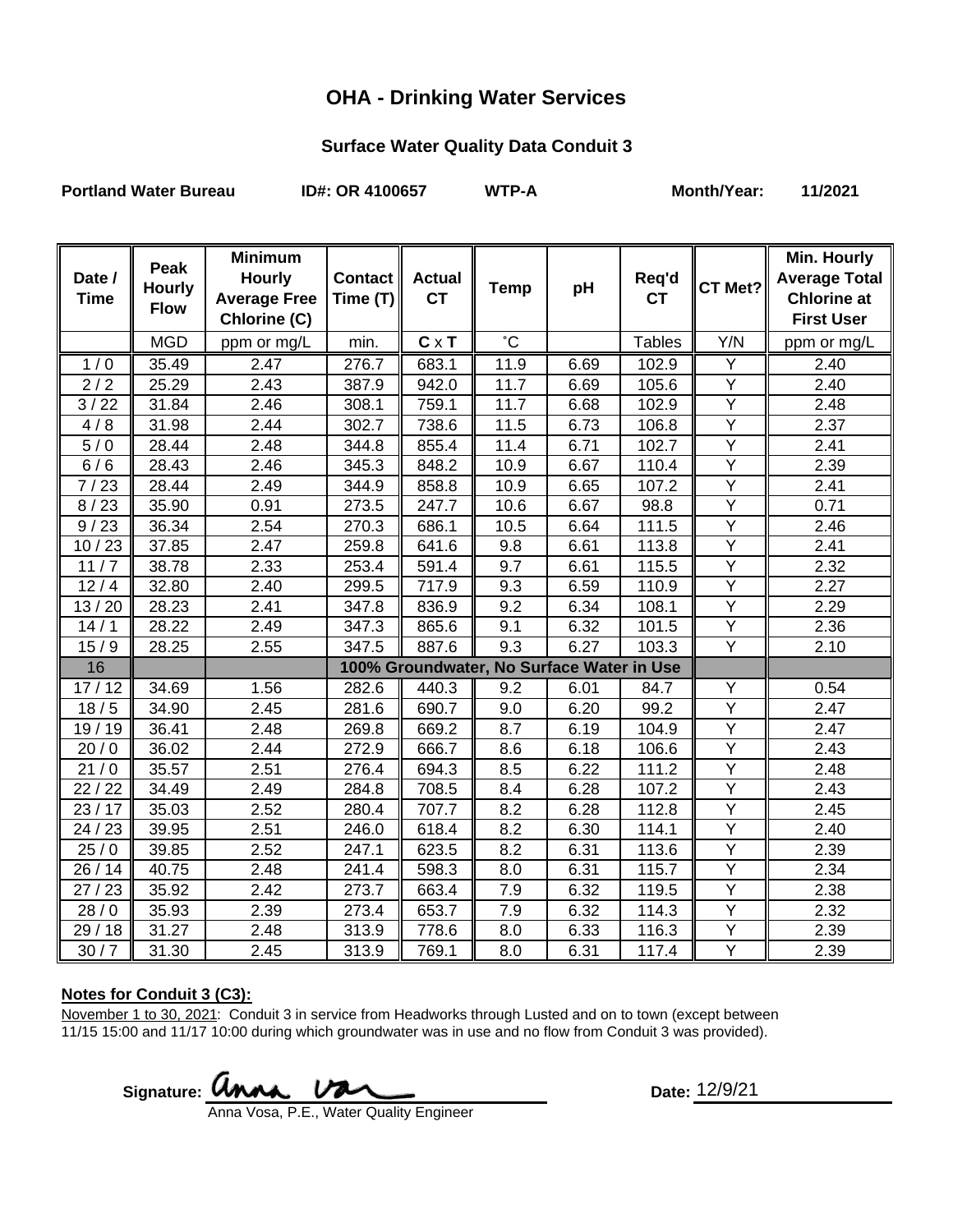### **OHA - Drinking Water Services**

## **Surface Water Quality Data Conduit 4**

Portland Water Bureau **ID#: OR 4100657** WTP-A Month/Year: 11/2021

| Date /      | Peak<br><b>Hourly</b> | <b>Minimum</b><br><b>Hourly</b>     | <b>Contact</b> | <b>Actual</b> | <b>Temp</b>                               | pH   | Req'd         | CT Met?        | Min. Hourly<br><b>Average Total</b>     |
|-------------|-----------------------|-------------------------------------|----------------|---------------|-------------------------------------------|------|---------------|----------------|-----------------------------------------|
| <b>Time</b> | <b>Flow</b>           | <b>Average Free</b><br>Chlorine (C) | Time (T)       | <b>CT</b>     |                                           |      | <b>CT</b>     |                | <b>Chlorine at</b><br><b>First User</b> |
|             | <b>MGD</b>            | ppm or mg/L                         | min.           | $C \times T$  | $^{\circ}C$                               |      | <b>Tables</b> | Y/N            | ppm or mg/L                             |
| 1/21        | 23.92                 | 2.47                                | 332.1          | 821.8         | 11.9                                      | 6.70 | 102.6         | Y              | 2.33                                    |
| 2/18        | 23.87                 | 2.47                                | 333.4          | 823.2         | 11.7                                      | 6.68 | 102.3         | $\overline{Y}$ | 2.33                                    |
| 3/20        | 24.31                 | 2.47                                | 326.7          | 805.9         | 11.7                                      | 6.68 | 102.5         | Y              | 2.23                                    |
| 4/12        | 24.49                 | 2.43                                | 320.6          | 779.0         | 11.5                                      | 6.73 | 107.0         | $\overline{Y}$ | 2.27                                    |
| 5/0         | 23.91                 | 2.45                                | 337.7          | 827.3         | 11.4                                      | 6.70 | 104.4         | Y              | 2.23                                    |
| 6/6         | 22.64                 | 2.44                                | 352.8          | 860.2         | 10.9                                      | 6.66 | 111.5         | $\overline{Y}$ | 2.27                                    |
| 7/11        | 22.64                 | 2.46                                | 352.8          | 869.2         | 10.9                                      | 6.63 | 107.9         | $\overline{Y}$ | 2.32                                    |
| 8/12        | 30.70                 | 2.50                                | 254.6          | 636.8         | 10.6                                      | 6.63 | 114.1         | $\overline{Y}$ | 1.89                                    |
| 9/15        | 21.37                 | 2.51                                | 370.9          | 931.7         | 10.5                                      | 6.62 | 112.7         | $\overline{Y}$ | 2.35                                    |
| 10/20       | 22.26                 | 2.44                                | 356.2          | 868.5         | 9.8                                       | 6.62 | 116.8         | Y              | 2.30                                    |
| 11<br>/7    | 22.82                 | 2.45                                | 347.3          | 851.3         | 9.7                                       | 6.59 | 114.7         | $\overline{Y}$ | 2.31                                    |
| 12/13       | 22.89                 | 2.39                                | 345.8          | 825.0         | 9.3                                       | 6.54 | 108.9         | Y              | 2.24                                    |
| 13/8        | 22.92                 | 2.11                                | 345.5          | 727.8         | 9.2                                       | 6.42 | 108.1         | $\overline{Y}$ | 2.06                                    |
| 14/6        | 22.96                 | 2.44                                | 345.2          | 840.6         | 9.1                                       | 6.30 | 104.7         | Y              | 2.30                                    |
| 15/7        | 22.92                 | 1.61                                | 345.4          | 556.4         | 9.3                                       | 6.25 | 96.8          | Y              | 2.06                                    |
| 16          |                       |                                     |                |               | 100% Groundwater, No Surface Water in Use |      |               |                |                                         |
| 17/15       | 23.98                 | 1.39                                | 336.9          | 467.5         | 9.2                                       | 6.11 | 85.1          | Υ              | 0.60                                    |
| 18/6        | 21.54                 | 2.51                                | 373.3          | 935.4         | 9.0                                       | 6.22 | 105.2         | Y              | 2.49                                    |
| 19/20       | 22.44                 | 2.50                                | 362.0          | 905.3         | 8.7                                       | 6.23 | 112.1         | Y              | 2.40                                    |
| 20/6        | 22.23                 | 2.49                                | 365.5          | 908.3         | 8.6                                       | 6.22 | 105.0         | $\overline{Y}$ | 2.39                                    |
| 21/8        | 21.98                 | 2.47                                | 370.7          | 913.8         | 8.5                                       | 6.22 | 106.1         | $\overline{Y}$ | 2.38                                    |
| 22/8        | 21.38                 | 2.47                                | 381.9          | 942.1         | 8.4                                       | 6.22 | 106.1         | Y              | 2.42                                    |
| 23/16       | 21.68                 | 2.50                                | 376.0          | 938.8         | 8.2                                       | 6.25 | 105.3         | $\overline{Y}$ | 2.46                                    |
| 24/9        | 21.73                 | 2.52                                | 375.5          | 944.6         | 8.2                                       | 6.26 | 112.5         | $\overline{Y}$ | 2.43                                    |
| 25/5        | 21.43                 | 2.52                                | 379.8          | 957.5         | 8.2                                       | 6.26 | 112.0         | Ÿ              | 2.41                                    |
| 26 / 20     | 21.94                 | 2.46                                | 370.6          | 912.6         | 8.0                                       | 6.28 | 115.4         | Υ              | 2.38                                    |
| 27/20       | 22.32                 | 2.47                                | 362.7          | 897.0         | 7.9                                       | 6.28 | 114.9         | Y              | 2.40                                    |
| 28/18       | 22.47                 | 2.40                                | 361.0          | 866.3         | 7.9                                       | 6.31 | 113.4         | Y              | 2.38                                    |
| 29/18       | 22.44                 | 2.54                                | 361.5          | 917.8         | 8.0                                       | 6.29 | 119.0         | Ÿ              | 2.42                                    |
| 30/8        | 22.44                 | 2.50                                | 361.6          | 903.6         | 8.0                                       | 6.27 | 112.9         | $\overline{Y}$ | 2.39                                    |

#### **Notes for Conduit 4 (C4):**

November 1 to 30, 2021: Conduit 4 in service from Hudsons Intertie through Lusted and on to town; Conduit 4 feeding Conduit 2 at Hudsons Intertie (except between 11/15 16:00 and 11/17 13:00 during which groundwater was in use and no flow from Conduit 4 was provided).

**Signature:** 

Date: 12/9/21

Anna Vosa, P.E., Water Quality Engineer